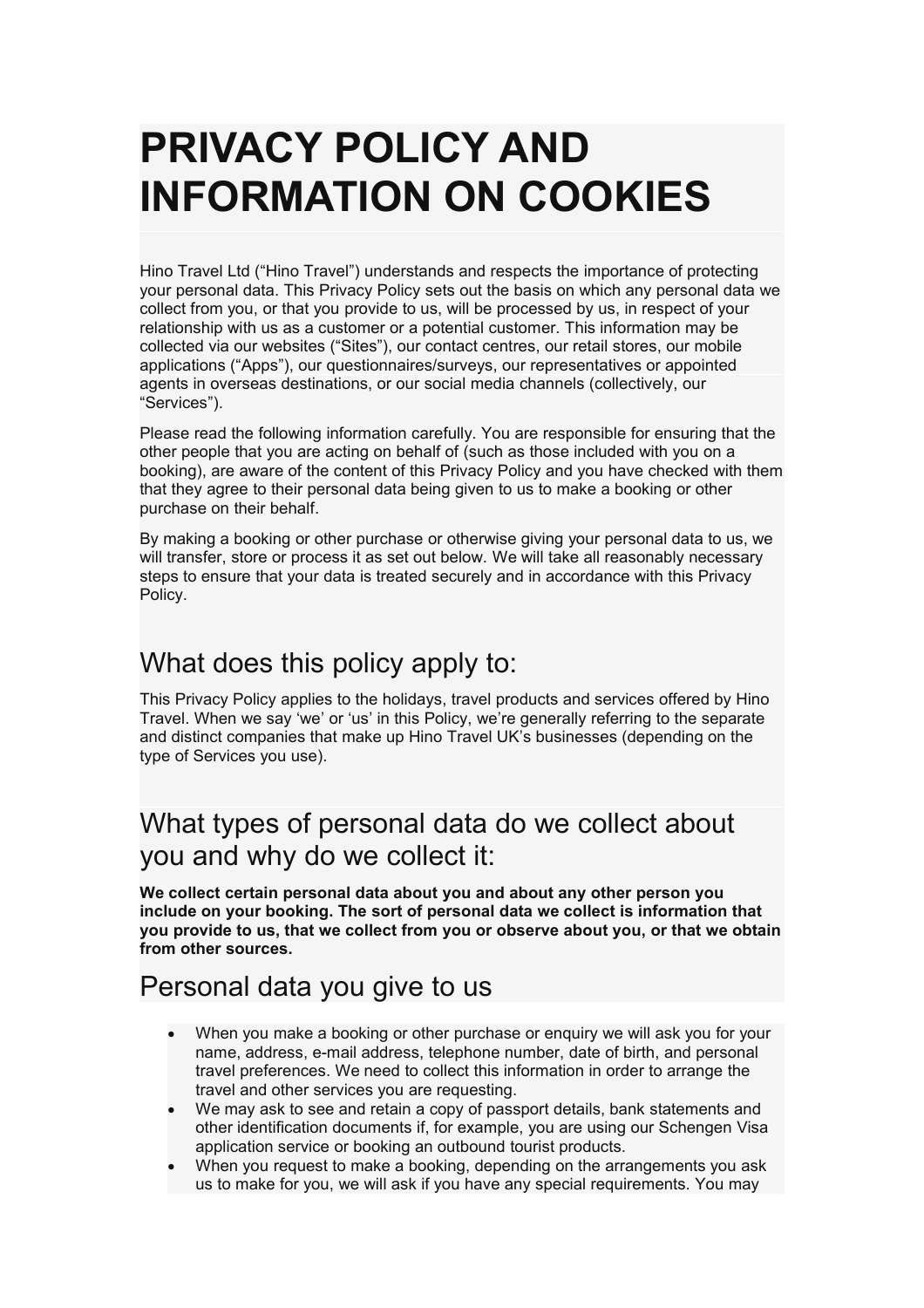give us information concerning dietary requirements, medical /health conditions, disabilities, sexual orientation, race or religion. This information is referred to as special categories of personal data and when you give us this information we'll use it to try and ensure your particular needs in relation to a booking are met. We may have to share that data with our third party suppliers and transfer it outside the European Economic Area (EEA), as described in this Privacy Policy. If you do not want to provide this information to us, or after you have provided us with this information you ask us or our data compliance department to stop processing this information, it may mean we won't be able to provide all or parts of the services you have requested. If we have to cancel your booking/purchase as a result, you may incur a cancellation charge.

- If you enter a competition or promotion, complete a survey, or if you report a problem with any of our Services, we will collect your name and relevant contact information and any other personal information you choose to give us.
- If you contact us online, we may keep a record of your e-mail or other correspondence, and if you call us by telephone, we may monitor and/or record phone conversations for training and customer service reasons.
- If, when using our Services, you make a holiday/travel search on our website or with one of our travel consultants and you enter or provide any of your personal data (including telephone number or e-mail address), but do not make a booking or other purchase, we will keep and use the data you've provided for a limited time and purpose, as mentioned below.

To help us keep your information current, accurate and complete, please ensure you tell us if anything needs to be changed.

### Personal data we collect and/or observe about you

Based on how you have used our Services in the past and your activity on our website, social media channels, or with our contact centre and stores, we collect the following personal data about you:

- Details of the services we have provided to you in the past, including your previous travel arrangements, such as holidays and other purchases, and matters related to those arrangements, such as details of your previous requirements or complaints.
- We collect details of your visits to our Sites and Apps (including, but not limited to, traffic data, location data and weblogs) whether this is required for our own purposes or otherwise, and of the resources that you access.
- We may collect information about your computer (or mobile device/tablet) including, where available, your IP address, operating system, device location, browser type, cookie identification numbers, for system administration purposes, marketing purposes (both our own, and third party advertisers for whom we provide advertising services) and to report aggregate information to our advertisers. This is statistical data about our users' browsing actions and patterns, and any reports we share do not identify any individuals.
- Images of you taken on our CCTV systems at our premises.

#### Personal data obtained from other sources

We might also receive your personal data from third party sources who collect information about you on our behalf. This includes:

 If you tell a third party that you would like to receive marketing communications from Hino Travel, they will securely transfer your contact details and marketing preferences to us.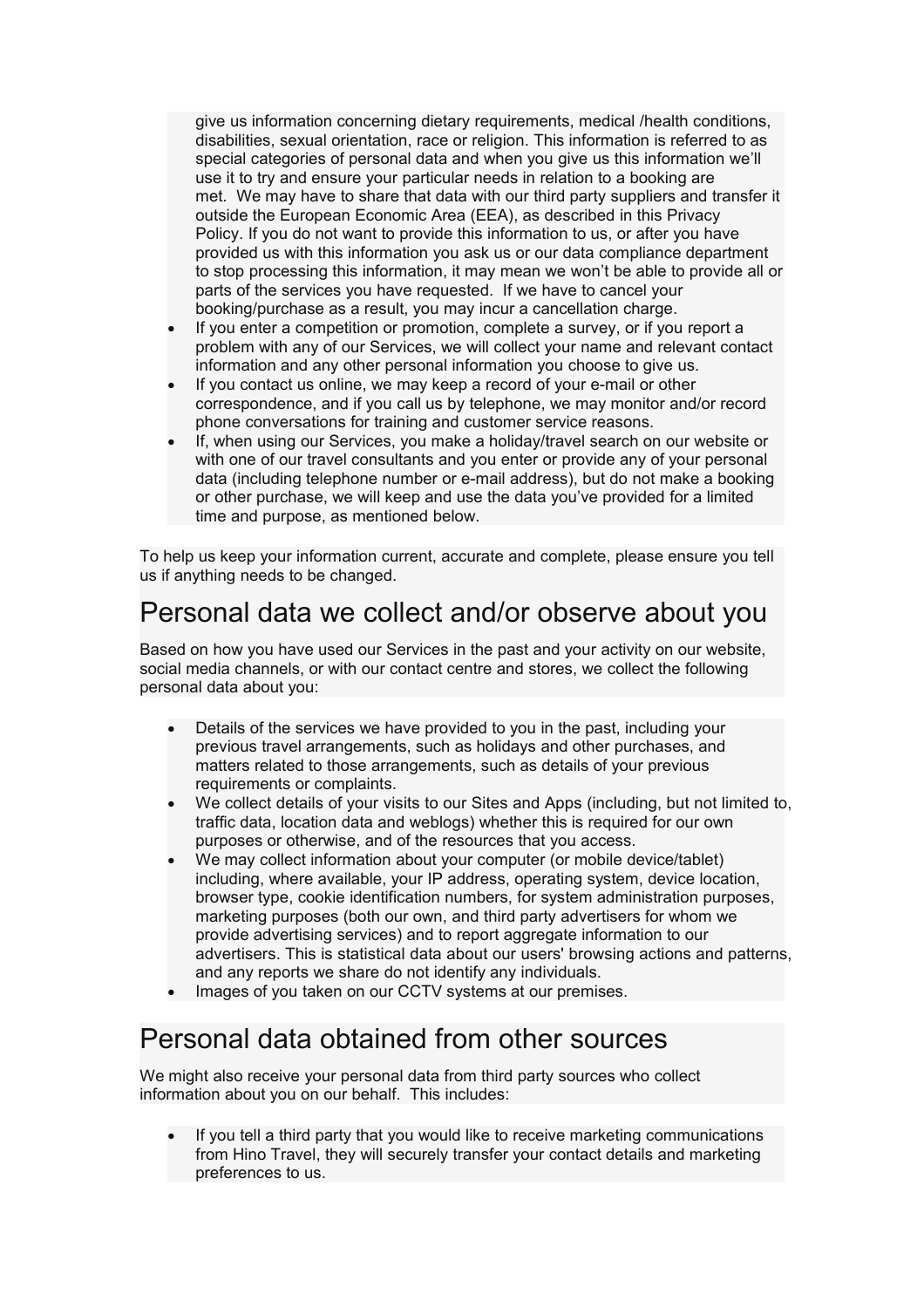If you book one of our holidays through a third party travel agent, certain personal data (as applicable to your booking, such as your name, date of birth or any special requirements you have) will be passed to us to provide the services you have requested/booked.

#### Where is your data stored and who it's shared with:

**Your personal data is held on a combination of our own systems and systems of the suppliers we use to provide our services.**

When you give your personal data to us, some of the personal data you provide will need to be given to and processed and stored by relevant third parties. These third parties include:

- our travel partners, such as airlines, airports, hoteliers, insurance companies and ground handling agents (depending on the travel services you book), so that they can provide you with the arrangements and assistance you require.
- our card payment facilitators, that help us process customer payments and assists us in detecting and preventing fraudulent payments or bookings.

Some of these third parties may be based outside of the European Economic Area ("EEA"). Organisations that are based outside of the EEA may not be subject to the same level of controls in regard to data protection as exist within the UK and the EEA. We aim only to transfer your data to third parties outside of the EEA where either:

(a) your personal information will be subject to one or more appropriate safeguards set out in the law, if you'd like more information about our safeguards, please contact us. These safeguards might be the use of standard contractual clauses in a form approved by regulators, or having our suppliers sign up to an independent privacy scheme approved by regulators (like the US 'Privacy Shield' scheme); or

(b) the transfer is necessary to enable your contract to be performed.

In order for you to travel overseas, we may be required to disclose certain of your personal data to government bodies or other authorities in the UK and in other countries, such as those responsible for immigration, border control, law enforcement, security and anti-terrorism.

Even if it is not mandatory for us to provide information to such authorities, we may exercise our discretion to assist them where appropriate in the interests of detecting and preventing criminal activity.

We may disclose your personal information to any member of our Group for business purposes, (those business purposes include holding your data on central/shared systems for administering bookings and supporting customers in destination countries). Our Group means our subsidiaries and our ultimate holding company and its subsidiaries.

We may pass your data to relevant third parties, such as a payment facilitator for the purpose of detecting and preventing fraudulent payments or bookings.

#### How do we use your information when providing our services to you:

**In order to provide our services to you, we use the information we hold in a number of different ways. We process your information either because it is**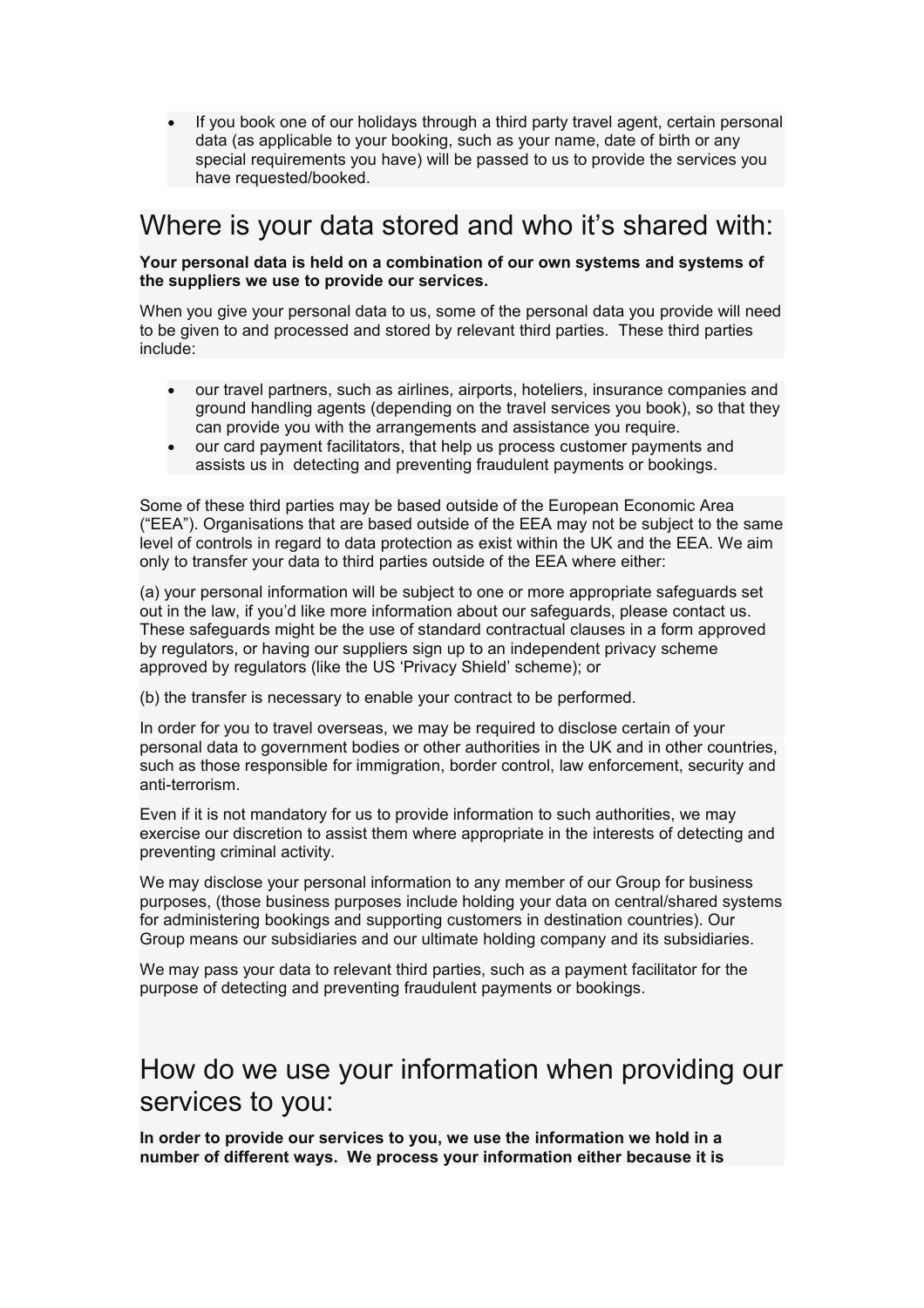#### **necessary for us to do so as part of a contract you enter into, or because we have a legitimate business reasons for doing so.**

The following activities are carried out by us using your personaldata because it is **necessary in relation to a contract**which you have entered into or because **you have asked for something to be done so you can enter into a contract**;

- Administering your booking internally and communicating your booking externally with our suppliers, to ensure the services you have requested are arranged;
- To communicate with you regarding your booking or any other purchase, including sending booking confirmation and travel documents;

We may use and process your personal information as set out below where it is **necessary for us to carry out activities for which it is in our legitimate interests as a business** to do so:

- To improve customer experience:
	- $\circ$  To allow you to participate in interactive features of our Sites and Apps, when you choose to do so;
	- $\circ$  To ensure that content from our Sites, Apps and booking systems is
	- presented in the most effective manner for you and for your computer;
	- $\circ$  To notify you about changes to our service;
	- $\circ$  To inform you about our service in destination:
- To protect our business against financial loss;
	- $\circ$  For debt collection or credit vetting;
	- $\circ$  For payment card and booking verification:
- To maintain a safe and secure environment and prevent and detect criminal activity;

o Using CCTV in our premises.

- To promote our business, improve our products and services;
	- $\circ$  To send marketing correspondence about products and services similar to those you have previously bought from us. You can opt out and object to our sending you electronic marketing information and this option will be included in every marketing message we send you. See the section 'When and how do we use your information for marketing for more information'.
	- $\circ$  To contact you if you make an enquiry with us on our website but do not complete a booking to check if there was a problem or you need any assistance to book;
	- o For internal research/analysis to improve the quality of our Services, the products we offer and new products we are developing by:
		- Inviting customers to take part in surveys or customer/business discussion groups;
		- Using aggregated customer data to make informed decisions based on analysis of customer booking or other purchase trends and behaviours.
- To promote our business, brands and products and measure the reach and effectiveness of our campaigns;
	- $\circ$  We use cookies to match the personal information each of us hold about you (see further our Cookies).

We use this information in two ways:

ii. We identify links between your attributes and your behaviours and market to others with the same attributes, in our direct marketing campaigns and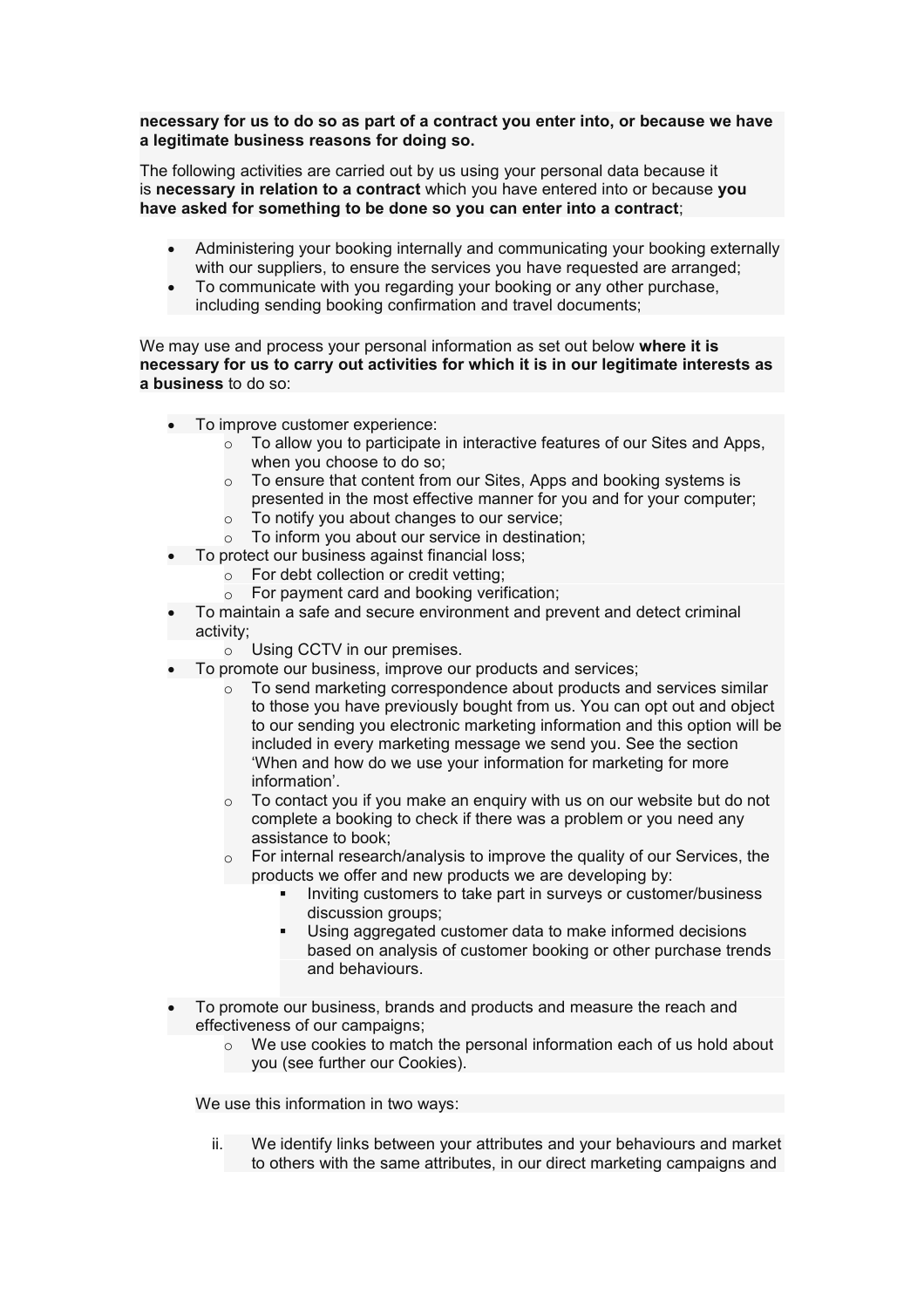through targeted advertising delivered through our Sites, Apps or third party platforms including social media channels.

- iii. We tailor and personalise our interactions with you to make them more relevant to your interests. These interactions include your journey around our Sites and the content that appears on it and marketing communications we send or show to you in our direct marketing campaigns and through online targeted advertising described in the paragraph above. Please see 'How we personalise marketing for you'for more information;
- To support any potential company sale or acquisition:
	- $\circ$  In the event that we sell or buy any business or assets, we may disclose your personal data to the prospective seller or buyer of such business or assets.

We may use and process your personal information as set out below where we consider that it is in your **vital interests** that we do:

 To assist you or arrange for assistance to be provided to you by third parties either in the event of an incident or emergency.

We may use and process your personal information as set out below where we have your **consent** to do so:

- To assist you or arrange for assistance to be provided to you by third parties where you have special requirements in relation to special categories of personal data (please refer to the section: 'What types of personal data do we collect about you and why do we collect it').;
- To send marketing correspondence about our products and services where we have asked for your permission to do so. See the section 'When and how do we use your information for marketing for more information'.

We and third parties acting on our instructions, such as external law firms and their employees, may use and process your personal information as set out below where there is a **legal requirement** for us to do so:

 For resolving complaints, dealing with disputes and legal proceedings. This might include contacting you proactively if we need to resolve any issues you may be experiencing or have experienced with a booking or other purchase;

# When and how do we use your information for marketing:

If you have made an enquiry or purchase on one of our Sites, through our stores or contact centres, your personal data may be used by us in the ways the law allows, to contact you by post, electronic means (e-mail or text message) and/or by phone with information and offers relating to products or services that you can book/purchase from Hino Travel. We will only do this if you did not opt out of such marketing at the point where we collected your contact details.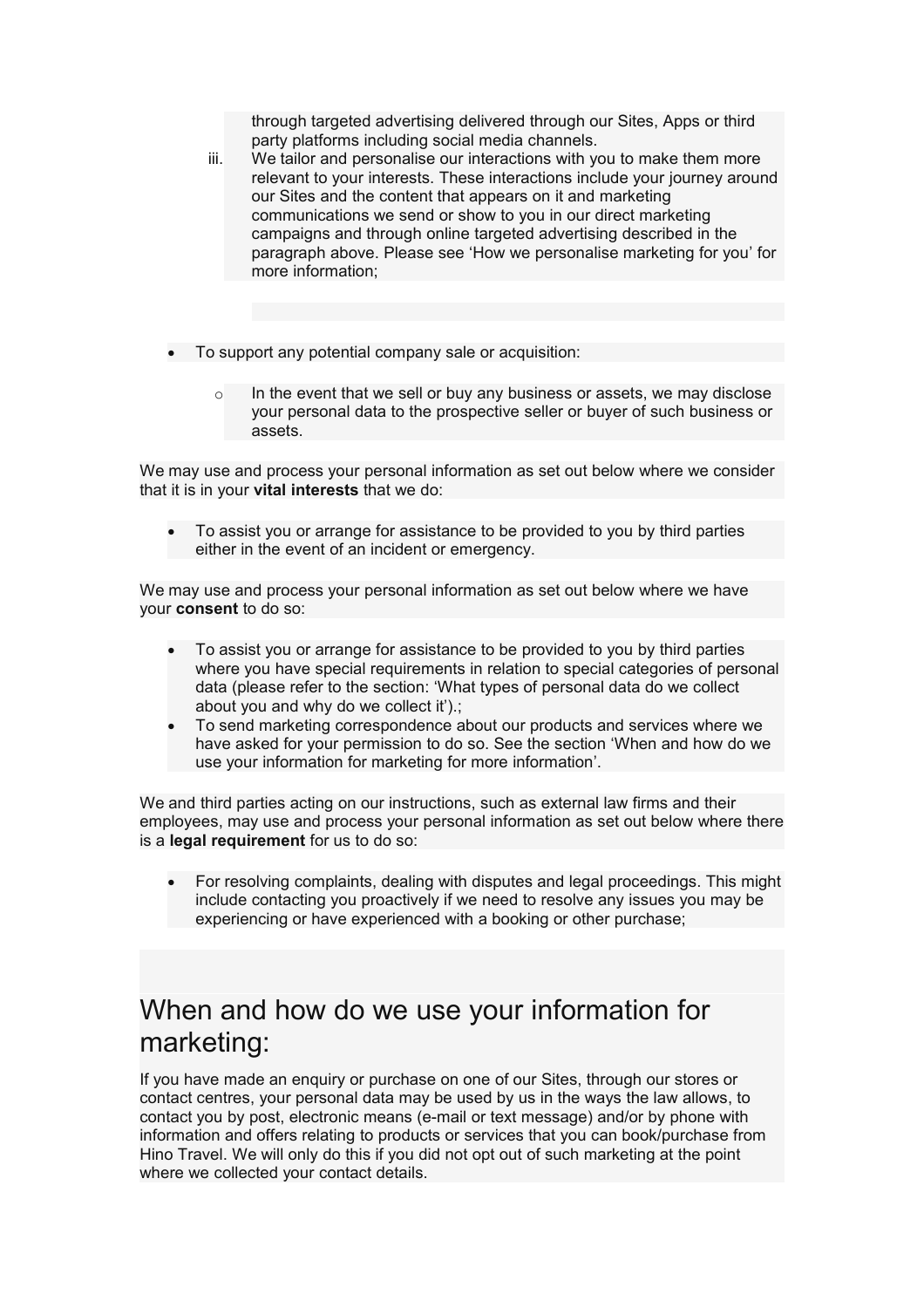If you have not made an enquiry or purchase, we will only send you information and offers by e-mail or text message if you sign up (opt in) to receive such marketing, either directly through us or by telling a third party that you would like to receive marketing from us.

The type of products and services that can be booked/purchased through Hino Travel are holidays and travel products. You will only receive marketing communications about those which we think are relevant to you.

We will **not** pass your contact details to a third party that is not one of our business partners involved in providing Hino Travel services or products for them to contact you or send you marketing communications unless you have expressly agreed that we may do so.

### How do we personalise our marketing to you:

We may use your personal information in the following ways:

- to try to ensure any marketing communications we send to you are offering products or services likely to be of interest to you.
- to tailor and track our digital marketing.

### What you need to do if you don't want our marketing communications:

You have the right at any time to ask us not to process your personal data for marketing purposes. You can exercise your right to prevent such processing by selecting the 'no marketing' option on the forms we use to collect your data. You can also exercise this right at any later time by using the unsubscribe link on any marketing e-mail you receive or by opting-out.

You can also choose what communication you want to receive by updating your preferences.

You can choose to opt-out by following the opt-out instructions on any direct marketing communication sent by post, or by sending an unsubscribe request to :

Hino Travel

Unit 5, Second Floor Suite,

Grain's Building, High Cross Street,

Hockley, Nottingham, UK.

NG1 3AX

#### Your rights in relation to any personal data we hold about you:

**You have a number of rights in relation to your personal information under data protection law.**

Your Right to Access Your Personal Information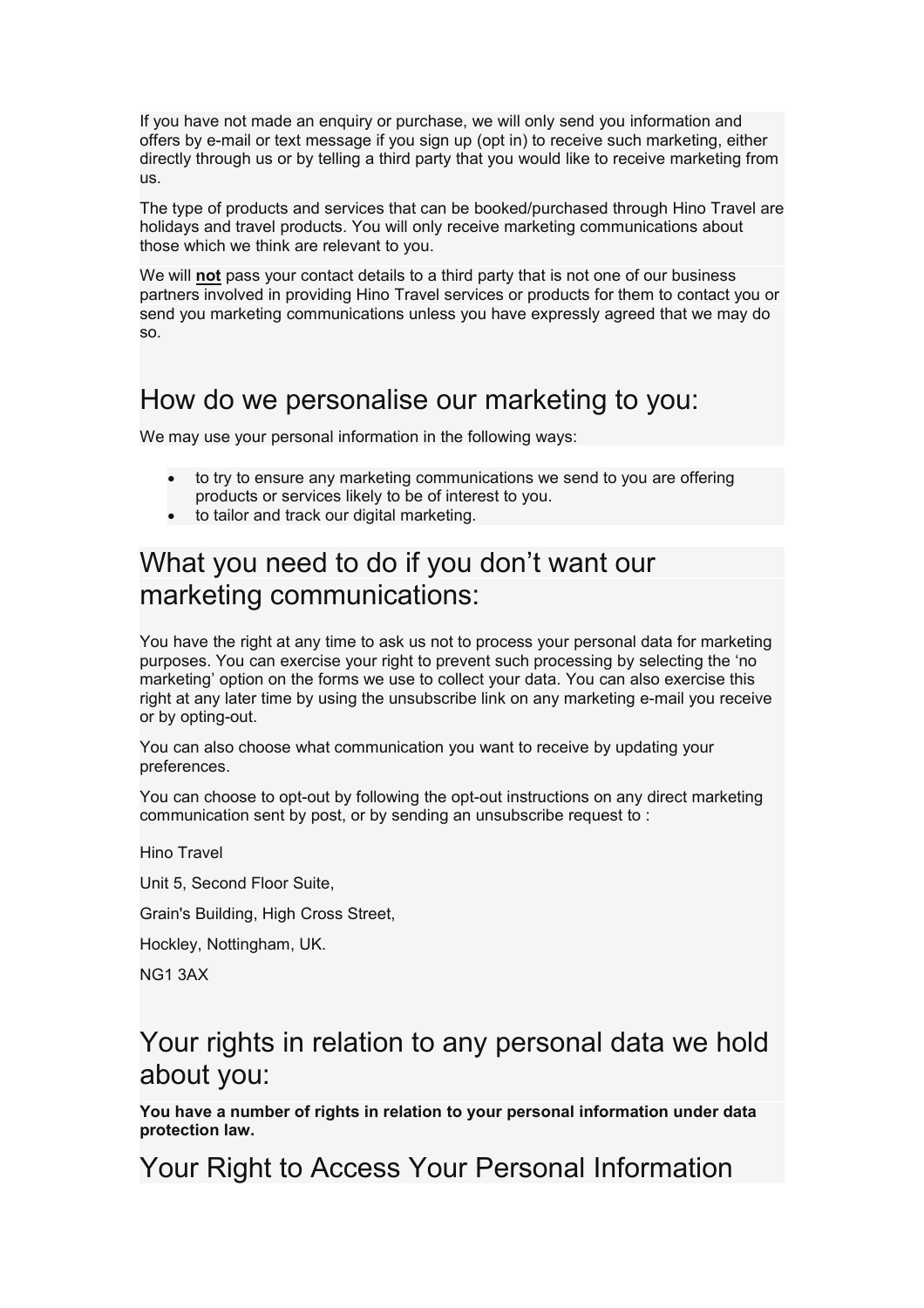You have the right to make a Data Subject Access Request in many circumstances. That is a request for access to the personal information that we hold about you. If we agree that we have to provide personal information to you (or someone else on your behalf), we'll provide it to you or them free of charge.

We may ask for proof of identity and sufficient information about your interactions with us that we can locate your personalinformation. That may include information about your previous booking(s) or other purchases. If someone is acting on your behalf they will need to provide written and signed confirmation from you that you have given your authority to that person/company for them to make the request. We will ask for this to be provided before we give you (or another person acting on your behalf) a copy of any of your personal information we may be holding. We may not provide you with a copy of your personal information if it includes the personal information of other individuals or we have another lawful reason to withhold that information.

Please see the section titled 'How to Contact Us' if you need to make a Data Subject Access Request.

# Correcting and updating your personal information

The accuracy of your information is important to us and we are working on ways to make it easier for you to review and correct the information that we hold about you.

In the meantime, if you change your name or address/e-mail address, or you discover that any of the other information we hold is inaccurate or out of date, please let us know by contacting our customer service team or your local store (if you booked at that store).

# Withdrawing your consent

Where we rely on your consent as the legal basis for processing your personal information, as set out in section above titled '**How do we use your information when providing our services to you**', you may withdraw your consent at any time. If you would like to withdraw your consent to receiving any direct marketing to which you previously opted-in,please see the section titled "**What you need to do if you don't want our marketing communications**' for further details. If you would like to withdraw your consent to us processing any special categories of personal data, please contact our customer service team or your local store. Please note if you ask us to stop processing this information, it may mean we won't be able to provide all or parts of the services you have requested. If we have to cancel your booking or other purchase as a result, you may incur a cancellation charge.

If you withdraw your consent, our use of your personal information before you withdraw is still lawful.

# Objecting to our use of your personal information

Where we rely on our legitimate business interests as the legal basis for processing your personal information for any purpose(s), you may object to us using your personal information for these purposes by e-mailing or writing to us at the address provided at the end of this policy. Except for the purposes for which we are sure we can continue to process your personal information, we will temporarily stop processing your personal information in line with your objection until we have investigated the matter. If we agree that your objection is justified in accordance with your rights under data protection law, we will permanently stop using your data for those purposes. Otherwise we will provide you with our justification as to why we need to continue using your data.

### Erasing your personal information or restricting its processing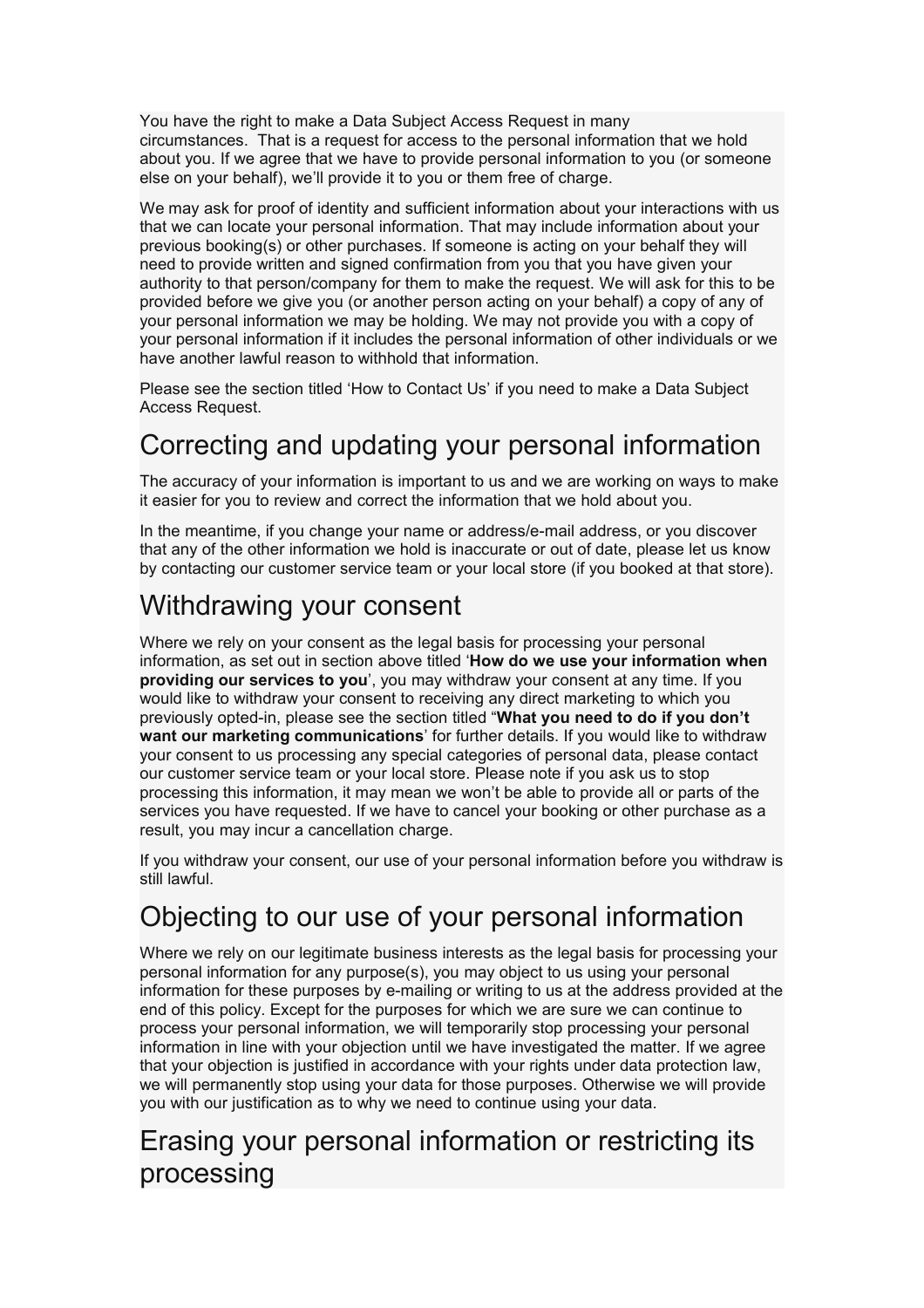In certain circumstances, you may ask for your personal information to be removed from our systems by e-mailing or writing to us at the address at the end of this policy. Provided we do not have any continuing lawful reason to continue processing or holding your personal information, we will make reasonable efforts to comply with your request.

You may also ask us to restrict processing your personal information where you believe it is unlawful for us to do so, you have objected to its use and our investigation is pending or you require us to keep it in connection with legal proceedings. We may only process your personal information whilst its processing is restricted if we have your consent or are legally permitted to do so, for example for storage purposes, to protect the rights of another individual or company or in connection with legal proceedings.

### Transferring your personal information in a structured data file

Where we rely on your consent as the legal basis for processing your personal information or need to process it in connection with your contract, as set out in section titled '**How do we use your information when providing our services to you**', you may ask us to provide you with a copy of that information in a structured data file.

You can ask us to send your personal information directly to another service provider, and we will do so if this is technically possible. We may not provide you with a copy of your personal information if it contains the personal information of other individuals or we have another lawful reason to withhold that information.

#### How to contact us:

Any subject access request can be made in writing to:

Hino Travel Ltd

Unit 5, Second Floor Suite,

Grain's Building, High Cross Street,

Hockley, Nottingham, UK.

NG1 3AX

Alternatively you can make a subject access request by e-mail to: info@hinotravel.net

Once you have made your request and provided us with the information we need to begin a search for the data we hold on you (including proof of identity), we will have 30 days to respond.

# Making a complaint

We encourage you to contact us if you have a complaint and we will seek to resolve any issues or concerns you may have.

You have the right to lodge a complaint with the data protection regulatorwhere you believe your legal rights have been infringed, or where you have reason to believe your personal information isbeing or has been used in a way that doesn't comply with the law. The contact details for the Information Commissioner's Office (**ICO**), the data protection regulator in the UK, are available on ICO website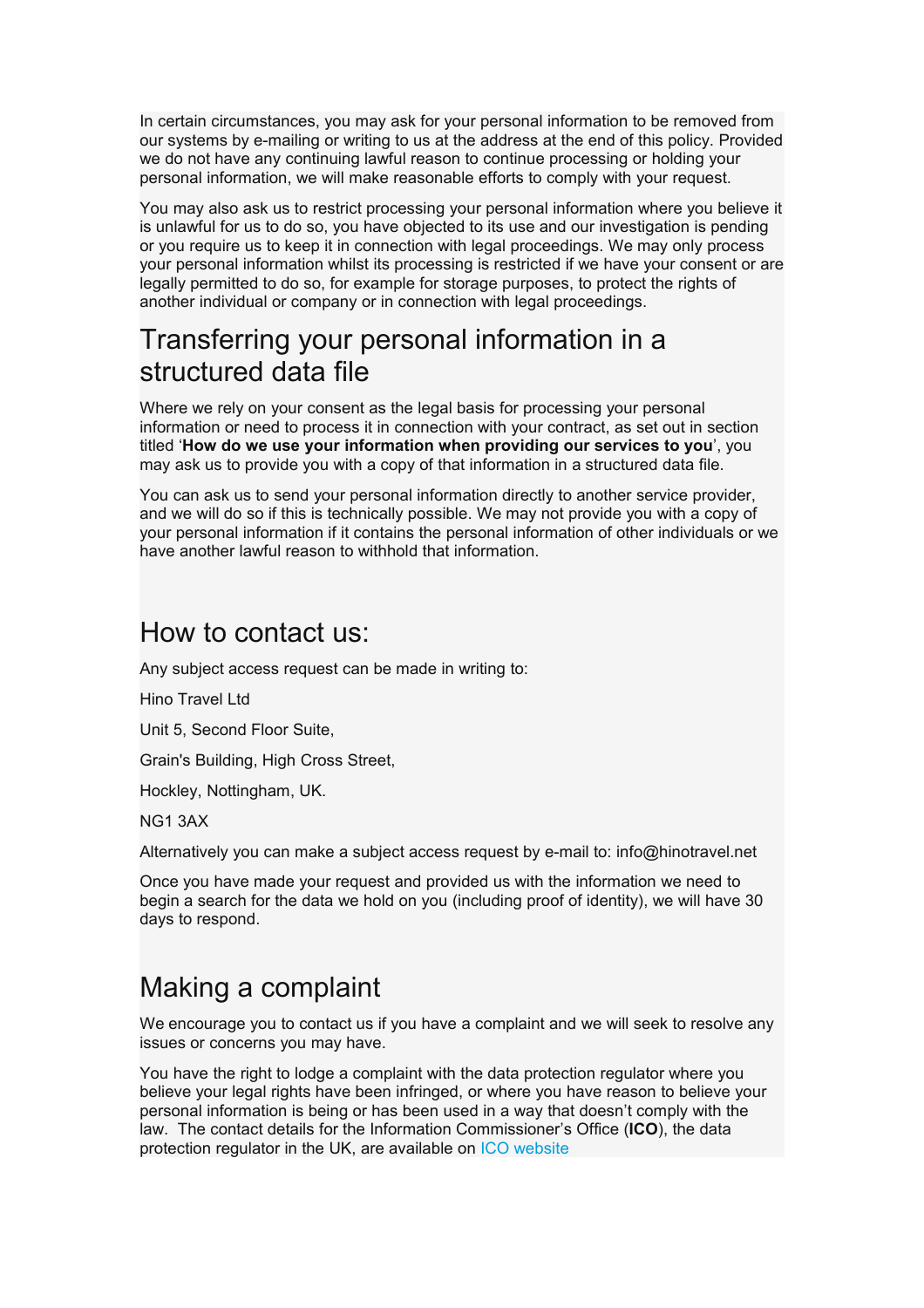If you wish to contact us about this Privacy Policy, you can e-mail or write to Hino Travel Ltd using the contact details above.

# Keeping hold of your personal data:

Where you've made a booking or other purchase with us, your personal information will be retained to ensure we provide the best possible customer service to you. We retain your personal data for as long as is necessary for us to use your data as set out in this Privacy Policy. This will generally be for up to 7 years in relation to bookings/purchases, or 2 years since you last engaged with us after receiving a marketing communication, or such other time that may be required for our legal and audit purposes or that is required by law.

#### What is our approach to data security:

The transmission of information via the internet is not completely secure, and although we will do our best to protect your personal data, we cannot guarantee the security of your data transmitted to our Sites, therefore any transmission is at your own risk. Once we have received your information, we will take all reasonable steps to keep your personal data secure and to try to prevent any unauthorised access, use or loss of your data, by putting in place appropriate security measures and limiting access to those who have a business need to know. All information you provide to us is stored on our secure servers. Any payment transactions will be encrypted using Alipay/PayPal/EBDQ. We do not store customer card data on our internal systems. Where we have given you (or where you have chosen) a password which enables you to access certain parts of our Sites, you are responsible for keeping that password confidential. We ask you not to share a password with anyone.

We have a process to deal with any suspected personal data breach and will notify you and the ICO of a breach where legally required to do so.

#### **Cookies**

#### **Essential Cookies**

Some cookies are essential to make our Sites work properly and to allow you to make your travel booking or other purchases and enable us to fulfil your purchase requests .

#### **Other Cookies**

We only store your sign-in email address for three days.

#### **Declining Cookies**

PLEASE NOTE:

1. If you choose to remove cookies parts of website you are on may notwork properly or your use of the website may be impaired.